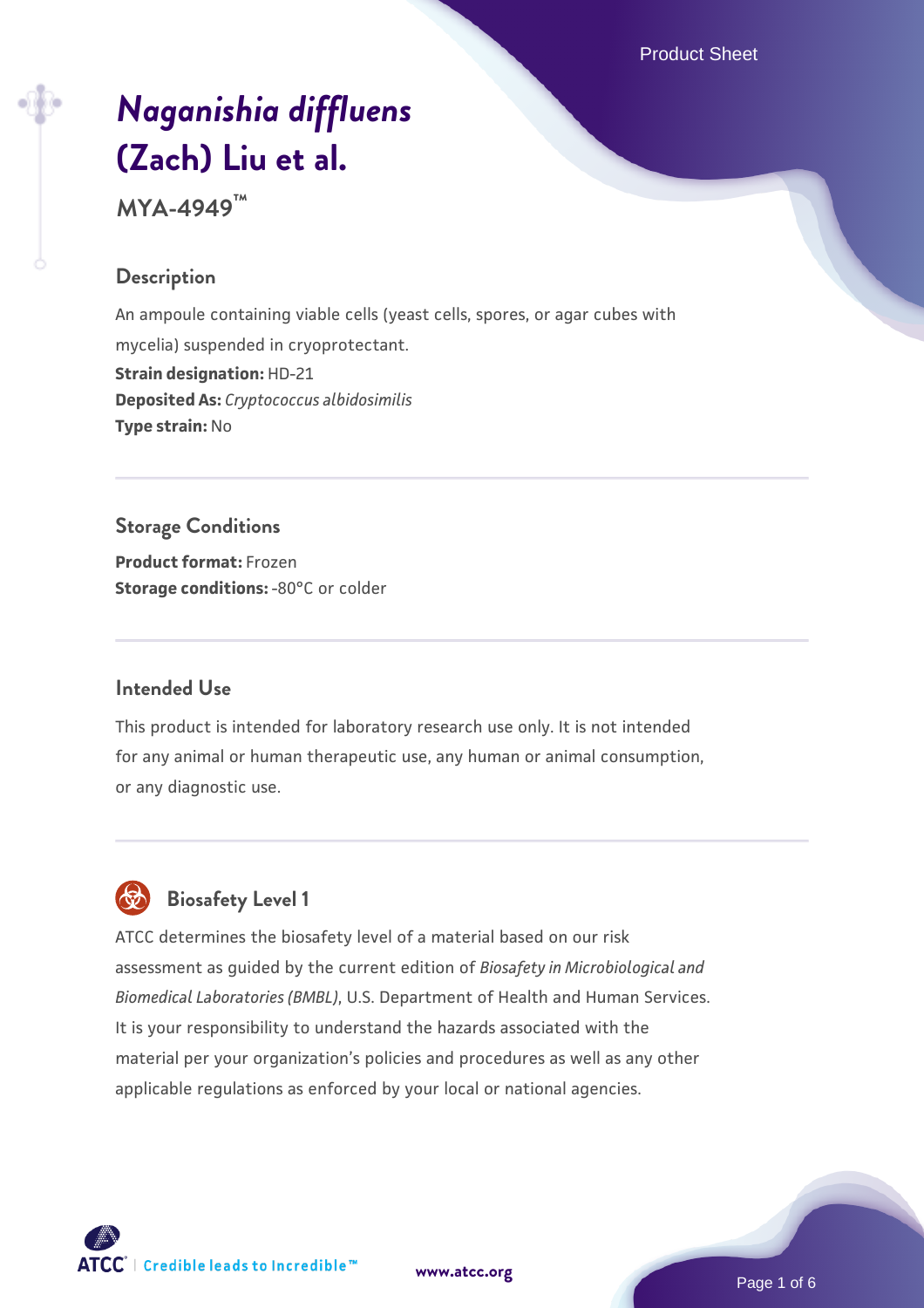ATCC highly recommends that appropriate personal protective equipment is always used when handling vials. For cultures that require storage in liquid nitrogen, it is important to note that some vials may leak when submersed in liquid nitrogen and will slowly fill with liquid nitrogen. Upon thawing, the conversion of the liquid nitrogen back to its gas phase may result in the vial exploding or blowing off its cap with dangerous force creating flying debris. Unless necessary, ATCC recommends that these cultures be stored in the vapor phase of liquid nitrogen rather than submersed in liquid nitrogen.

### **Certificate of Analysis**

For batch-specific test results, refer to the applicable certificate of analysis that can be found at www.atcc.org.

#### **Growth Conditions**

**Medium:**  [ATCC Medium 28: Emmons' modification of Sabouraud's agar/broth](https://www.atcc.org/-/media/product-assets/documents/microbial-media-formulations/2/8/atcc-medium-28.pdf?rev=0da0c58cc2a343eeae735016b70809bb) [ATCC Medium 200: YM agar or YM broth](https://www.atcc.org/-/media/product-assets/documents/microbial-media-formulations/2/0/0/atcc-medium-200.pdf?rev=ac40fd74dc13433a809367b0b9da30fc) [ATCC Medium 1245: YEPD](https://www.atcc.org/-/media/product-assets/documents/microbial-media-formulations/1/2/4/5/atcc-medium-1245.pdf?rev=705ca55d1b6f490a808a965d5c072196) **Temperature:** 20-25°C **Atmosphere:** Aerobic

#### **Handling Procedures**

**Frozen ampoules** packed in dry ice should either be thawed immediately or stored in liquid nitrogen. If liquid nitrogen storage facilities are not available, frozen ampoules may be stored at or below -70°C for approximately one





**[www.atcc.org](http://www.atcc.org)**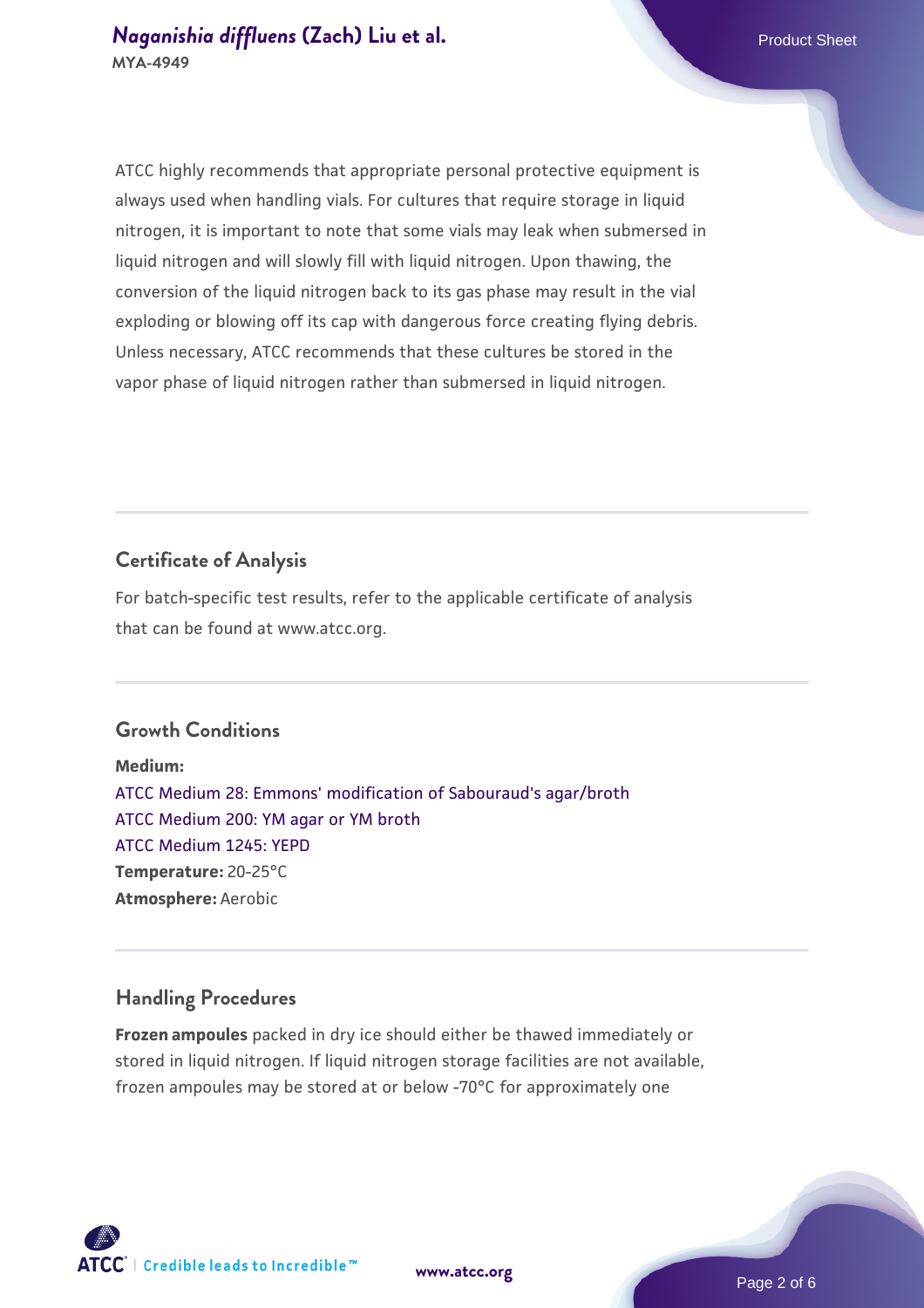week. **Do not under any circumstance store frozen ampoules at refrigerator freezer temperatures (generally -20°C).** Storage of frozen material at this temperature will result in the death of the culture.

- 1. To thaw a frozen ampoule, place in a **25°C to 30°C** water bath, until just thawed (**approximately 5 minutes**). Immerse the ampoule just sufficient to cover the frozen material. Do not agitate the ampoule.
- 2. Immediately after thawing, wipe down ampoule with 70% ethanol and aseptically transfer at least 50 µL (or 2-3 agar cubes) of the content onto a plate or broth with medium recommended.
- Incubate the inoculum/strain at the temperature and conditions 3. recommended.
- 4. Inspect for growth of the inoculum/strain regularly. The sign of viability is noticeable typically after 3-4 days of incubation. However, the time necessary for significant growth will vary from strain to strain.

**Morphology:** On YM medium at 25°C after 8 days, colonies creamy white to buff, smooth, mucoid, margin entire. Cells hyaline, subglobose to ellipsoidal, smooth, 5-9 X 3-7.5 µm. Pseudohyphae not observed.

#### **Notes**

Produces pheomelanins; epidemiological study. Additional, updated information on this product may be available on the ATCC ® web site at www.atcc.org.

#### **Material Citation**

If use of this material results in a scientific publication, please cite the material in the following manner: *Naganishia diffluens* (Zach) Liu et al. (ATCC MYA-4949)

#### **References**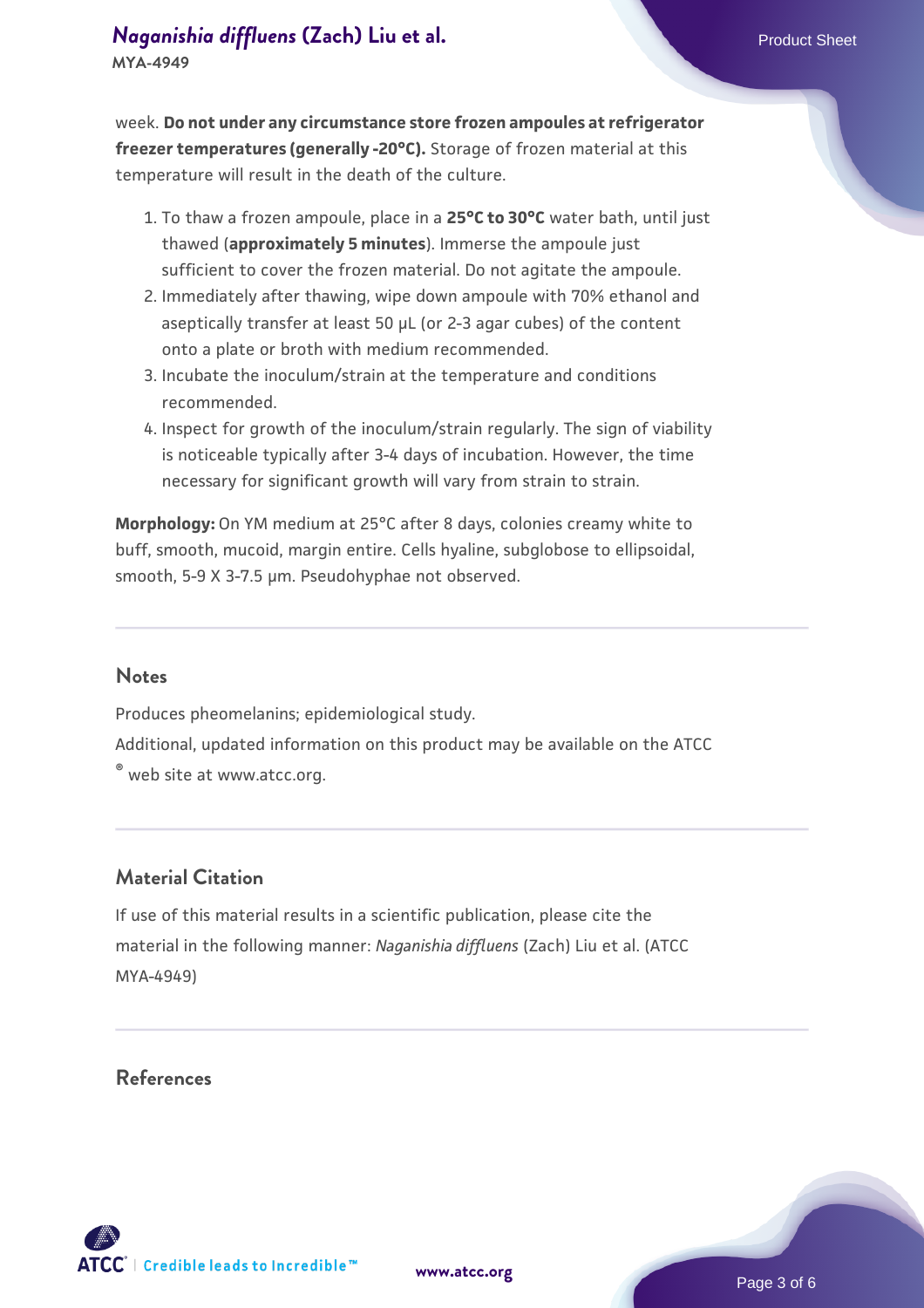References and other information relating to this material are available at www.atcc.org.

#### **Warranty**

The product is provided 'AS IS' and the viability of ATCC® products is warranted for 30 days from the date of shipment, provided that the customer has stored and handled the product according to the information included on the product information sheet, website, and Certificate of Analysis. For living cultures, ATCC lists the media formulation and reagents that have been found to be effective for the product. While other unspecified media and reagents may also produce satisfactory results, a change in the ATCC and/or depositor-recommended protocols may affect the recovery, growth, and/or function of the product. If an alternative medium formulation or reagent is used, the ATCC warranty for viability is no longer valid. Except as expressly set forth herein, no other warranties of any kind are provided, express or implied, including, but not limited to, any implied warranties of merchantability, fitness for a particular purpose, manufacture according to cGMP standards, typicality, safety, accuracy, and/or noninfringement.

#### **Disclaimers**

This product is intended for laboratory research use only. It is not intended for any animal or human therapeutic use, any human or animal consumption, or any diagnostic use. Any proposed commercial use is prohibited without a license from ATCC.

While ATCC uses reasonable efforts to include accurate and up-to-date information on this product sheet, ATCC makes no warranties or representations as to its accuracy. Citations from scientific literature and patents are provided for informational purposes only. ATCC does not warrant





Page 4 of 6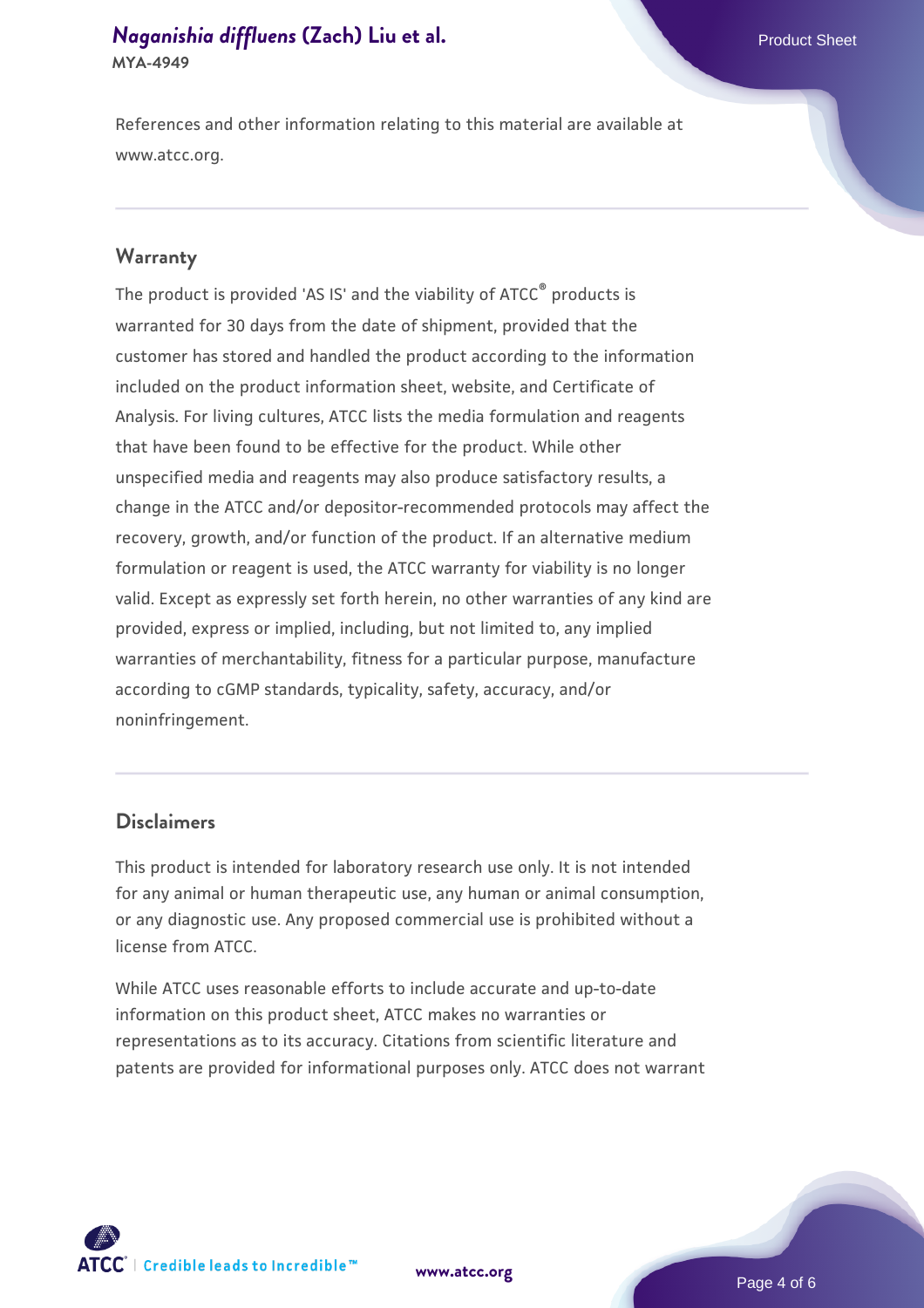that such information has been confirmed to be accurate or complete and the customer bears the sole responsibility of confirming the accuracy and completeness of any such information.

This product is sent on the condition that the customer is responsible for and assumes all risk and responsibility in connection with the receipt, handling, storage, disposal, and use of the ATCC product including without limitation taking all appropriate safety and handling precautions to minimize health or environmental risk. As a condition of receiving the material, the customer agrees that any activity undertaken with the ATCC product and any progeny or modifications will be conducted in compliance with all applicable laws, regulations, and guidelines. This product is provided 'AS IS' with no representations or warranties whatsoever except as expressly set forth herein and in no event shall ATCC, its parents, subsidiaries, directors, officers, agents, employees, assigns, successors, and affiliates be liable for indirect, special, incidental, or consequential damages of any kind in connection with or arising out of the customer's use of the product. While reasonable effort is made to ensure authenticity and reliability of materials on deposit, ATCC is not liable for damages arising from the misidentification or misrepresentation of such materials.

Please see the material transfer agreement (MTA) for further details regarding the use of this product. The MTA is available at www.atcc.org.

#### **Copyright and Trademark Information**

© ATCC 2021. All rights reserved. ATCC is a registered trademark of the American Type Culture Collection.

#### **Revision**

This information on this document was last updated on 2021-05-20

#### **Contact Information**



**[www.atcc.org](http://www.atcc.org)**

Page 5 of 6